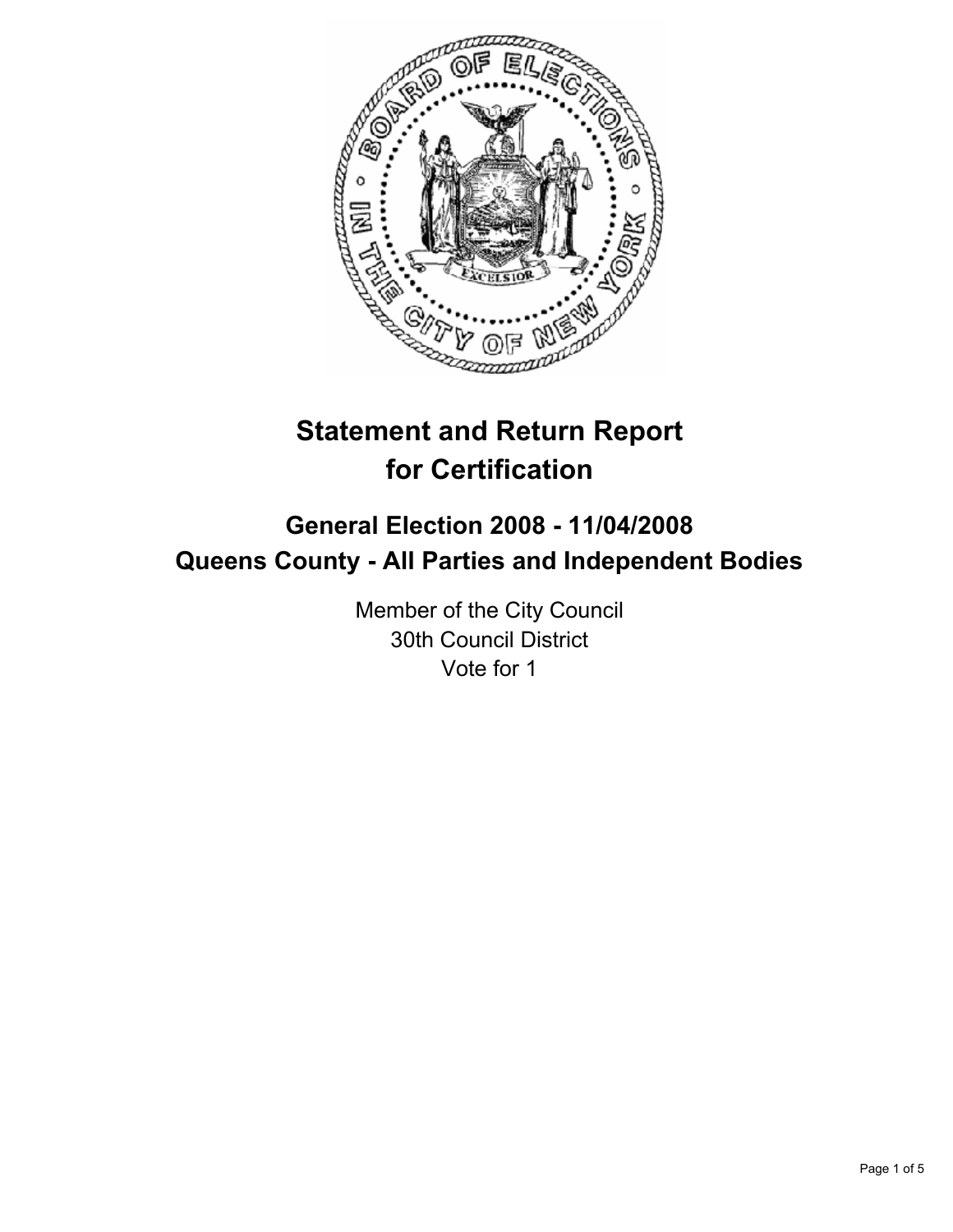

### **Assembly District 25**

| <b>PUBLIC COUNTER</b>                  |  |
|----------------------------------------|--|
| <b>EMERGENCY</b>                       |  |
| ABSENTEE/MILITARY                      |  |
| <b>AFFIDAVIT</b>                       |  |
| <b>Total Ballots</b>                   |  |
| ELIZABETH S CROWLEY (DEMOCRATIC)       |  |
| ANTHONY COMO (REPUBLICAN)              |  |
| ANTHONY COMO (INDEPENDENCE)            |  |
| ANTHONY COMO (CONSERVATIVE)            |  |
| ELIZABETH S CROWLEY (WORKING FAMILIES) |  |
| <b>Total Votes</b>                     |  |
| Unrecorded                             |  |

**Assembly District 27**

| <b>PUBLIC COUNTER</b>                  | 2,296 |
|----------------------------------------|-------|
| <b>EMERGENCY</b>                       | 6     |
| ABSENTEE/MILITARY                      | 56    |
| AFFIDAVIT                              | 94    |
| <b>Total Ballots</b>                   | 2,473 |
| ELIZABETH S CROWLEY (DEMOCRATIC)       | 1,254 |
| ANTHONY COMO (REPUBLICAN)              | 585   |
| ANTHONY COMO (INDEPENDENCE)            | 40    |
| ANTHONY COMO (CONSERVATIVE)            | 77    |
| ELIZABETH S CROWLEY (WORKING FAMILIES) | 81    |
| <b>Total Votes</b>                     | 2,037 |
| Unrecorded                             | 436   |

#### **Assembly District 28**

| PUBLIC COUNTER                         | 9,273 |
|----------------------------------------|-------|
| <b>EMERGENCY</b>                       | 0     |
| ABSENTEE/MILITARY                      | 233   |
| <b>AFFIDAVIT</b>                       | 247   |
| <b>Total Ballots</b>                   | 9,792 |
| ELIZABETH S CROWLEY (DEMOCRATIC)       | 3,819 |
| ANTHONY COMO (REPUBLICAN)              | 3,862 |
| ANTHONY COMO (INDEPENDENCE)            | 238   |
| ANTHONY COMO (CONSERVATIVE)            | 338   |
| ELIZABETH S CROWLEY (WORKING FAMILIES) | 326   |
| <b>Total Votes</b>                     | 8,583 |
| Unrecorded                             | 1.209 |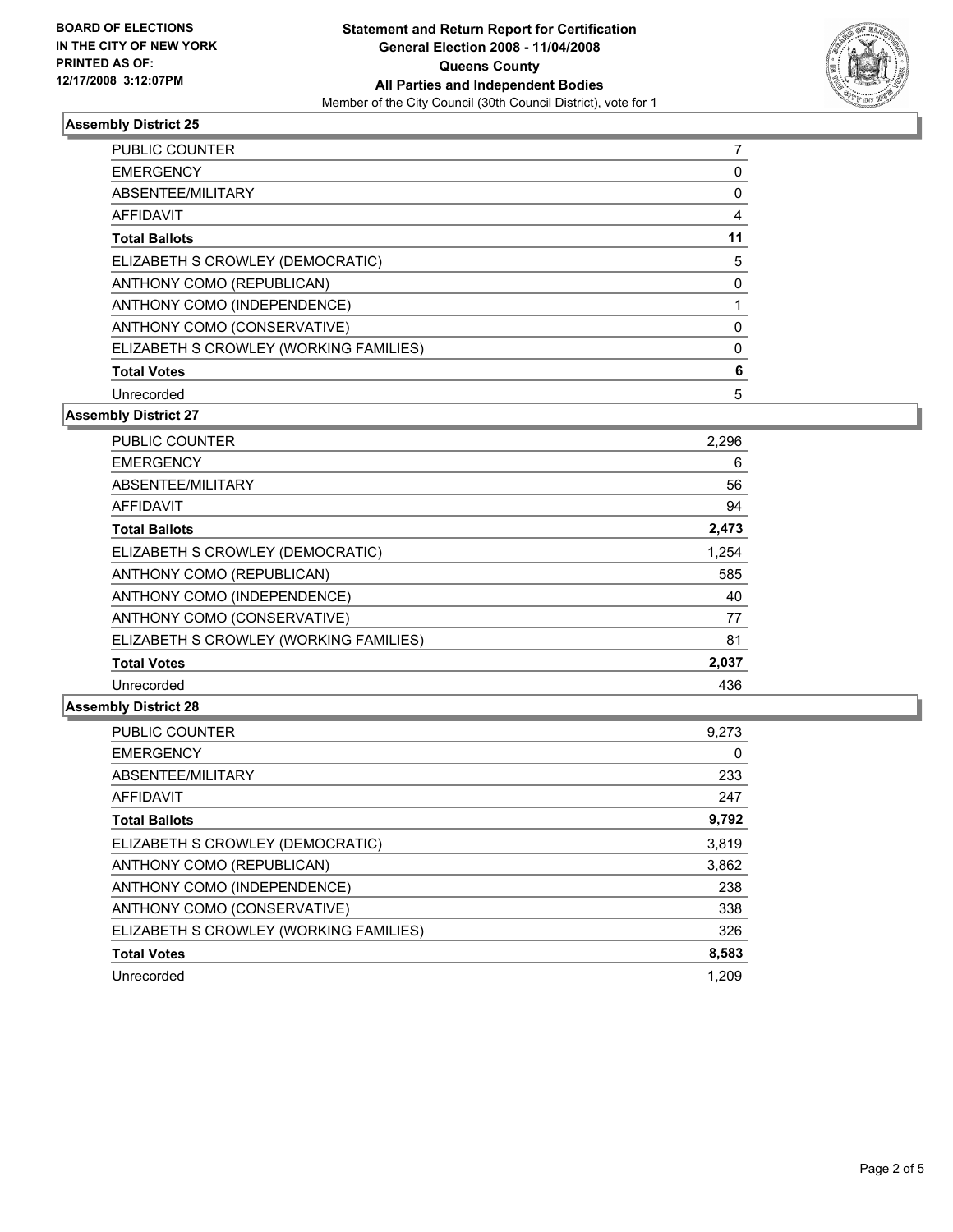

### **Assembly District 30**

| <b>PUBLIC COUNTER</b>                  | 10,997 |
|----------------------------------------|--------|
| <b>EMERGENCY</b>                       | 66     |
| ABSENTEE/MILITARY                      | 241    |
| AFFIDAVIT                              | 326    |
| <b>Total Ballots</b>                   | 11,660 |
| ELIZABETH S CROWLEY (DEMOCRATIC)       | 4,939  |
| ANTHONY COMO (REPUBLICAN)              | 3,812  |
| ANTHONY COMO (INDEPENDENCE)            | 273    |
| ANTHONY COMO (CONSERVATIVE)            | 386    |
| ELIZABETH S CROWLEY (WORKING FAMILIES) | 325    |
| <b>Total Votes</b>                     | 9,735  |
| Unrecorded                             | 1.925  |

**Assembly District 34**

| <b>PUBLIC COUNTER</b>                  | 96 |
|----------------------------------------|----|
| <b>EMERGENCY</b>                       | 0  |
| ABSENTEE/MILITARY                      |    |
| AFFIDAVIT                              | 2  |
| <b>Total Ballots</b>                   | 99 |
| ELIZABETH S CROWLEY (DEMOCRATIC)       | 55 |
| ANTHONY COMO (REPUBLICAN)              | 19 |
| ANTHONY COMO (INDEPENDENCE)            | 3  |
| ANTHONY COMO (CONSERVATIVE)            |    |
| ELIZABETH S CROWLEY (WORKING FAMILIES) |    |
| <b>Total Votes</b>                     | 79 |
| Unrecorded                             | 20 |

#### **Assembly District 37**

| <b>PUBLIC COUNTER</b>                  | 3,522 |
|----------------------------------------|-------|
| <b>EMERGENCY</b>                       | 0     |
| ABSENTEE/MILITARY                      | 68    |
| <b>AFFIDAVIT</b>                       | 160   |
| <b>Total Ballots</b>                   | 3,767 |
| ELIZABETH S CROWLEY (DEMOCRATIC)       | 1,871 |
| ANTHONY COMO (REPUBLICAN)              | 945   |
| ANTHONY COMO (INDEPENDENCE)            | 89    |
| ANTHONY COMO (CONSERVATIVE)            | 108   |
| ELIZABETH S CROWLEY (WORKING FAMILIES) | 97    |
| <b>Total Votes</b>                     | 3,110 |
| Unrecorded                             | 657   |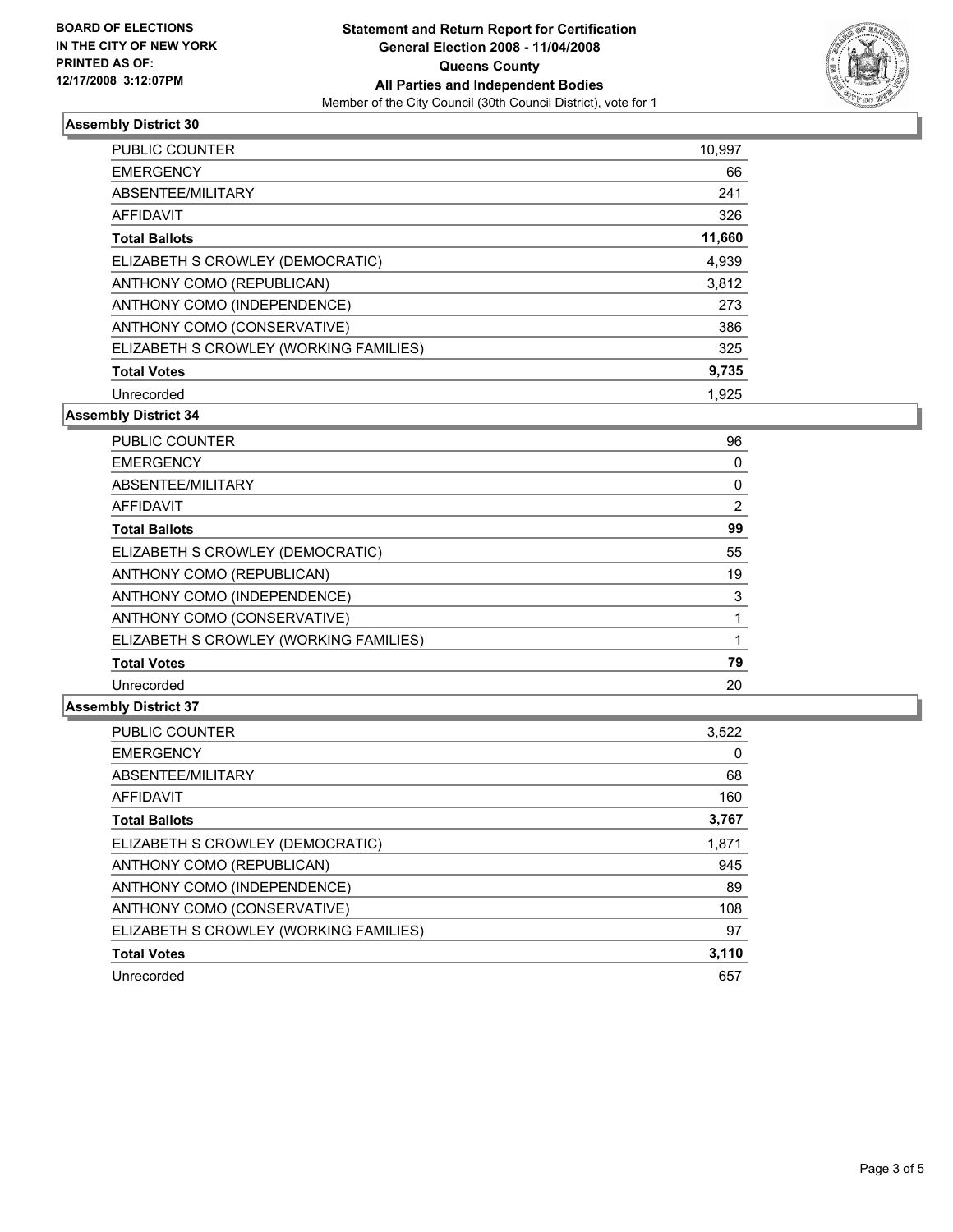

### **Assembly District 38**

| PUBLIC COUNTER                         | 13,644 |
|----------------------------------------|--------|
| <b>EMERGENCY</b>                       | 155    |
| ABSENTEE/MILITARY                      | 272    |
| AFFIDAVIT                              | 471    |
| <b>Total Ballots</b>                   | 14,584 |
| ELIZABETH S CROWLEY (DEMOCRATIC)       | 6,724  |
| ANTHONY COMO (REPUBLICAN)              | 4,080  |
| ANTHONY COMO (INDEPENDENCE)            | 307    |
| ANTHONY COMO (CONSERVATIVE)            | 416    |
| ELIZABETH S CROWLEY (WORKING FAMILIES) | 452    |
| <b>Total Votes</b>                     | 11,979 |
| Unrecorded                             | 2.605  |